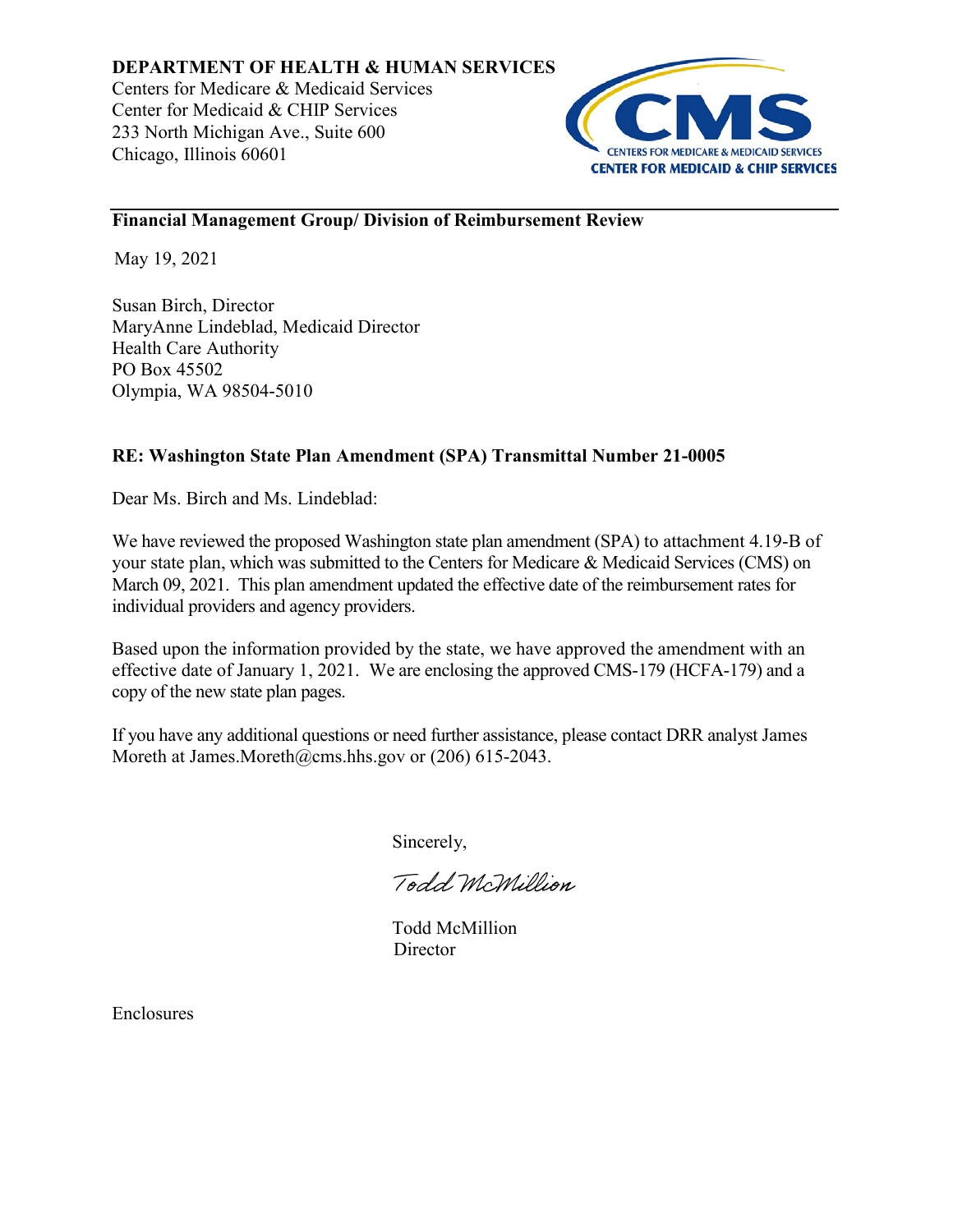| DEPARTMENT OF HEALTH AND HUMAN SERVICES<br>HEALTH CARE FINANCING ADMINISTRATION                                                                                                                 |                                                                                 | <b>FORM APPROVED</b><br>OMB NO. 0938-0193 |
|-------------------------------------------------------------------------------------------------------------------------------------------------------------------------------------------------|---------------------------------------------------------------------------------|-------------------------------------------|
| <b>TRANSMITTAL AND NOTICE OF APPROVAL OF</b><br><b>STATE PLAN MATERIAL</b>                                                                                                                      | 1. TRANSMITTAL NUMBER:<br>21-0005                                               | 2. STATE<br>Washington                    |
| <b>FOR: HEALTH CARE FINANCING ADMINISTRATION</b>                                                                                                                                                | 3. PROGRAM IDENTIFICATION: TITLE XIX OF THE<br>SOCIAL SECURITY ACT (MEDICAID)   |                                           |
| TO: REGIONAL ADMINISTRATOR<br>HEALTH CARE FINANCING ADMINISTRATION<br>DEPARTMENT OF HEALTH AND HUMAN SERVICES<br>5. TYPE OF PLAN MATERIAL (Check One):                                          | 4. PROPOSED EFFECTIVE DATE<br>January 1, 2021                                   |                                           |
| <b>NEW STATE PLAN</b>                                                                                                                                                                           | AMENDMENT TO BE CONSIDERED AS NEW PLAN                                          | $\times$ AMENDMENT                        |
| COMPLETE BLOCKS 6 THRU 10 IF THIS IS AN AMENDMENT (Separate Transmittal for each amendment)                                                                                                     |                                                                                 |                                           |
| 6. FEDERAL STATUTE/REGULATION CITATION:<br>$1902(a)$ of the Social Security Act                                                                                                                 | 7. FEDERAL BUDGET IMPACT:<br>a. FFY 2021 \$22,311,185                           |                                           |
| 8. PAGE NUMBER OF THE PLAN SECTION OR ATTACHMENT:                                                                                                                                               | 9. PAGE NUMBER OF THE SUPERSEDED PLAN SECTION<br>OR ATTACHMENT (If Applicable): |                                           |
| Attachment 4.19-B page 32                                                                                                                                                                       | Attachment 4.19-B page 32                                                       |                                           |
| 10. SUBJECT OF AMENDMENT:<br>Individual Provider-Agency Provider Rates<br>11. GOVERNOR'S REVIEW (Check One):<br>GOVERNOR'S OFFICE REPORTED NO COMMENT<br>COMMENTS OF GOVERNOR'S OFFICE ENCLOSED | $\boxtimes$ OTHER, AS SPECIFIED: Exempt                                         |                                           |
| NO REPLY RECEIVED WITHIN 45 DAYS OF SUBMITTAL<br>12. SIGNATURE OF STATE AGENCY OFFICIAL:                                                                                                        | 16. RETURN TO:                                                                  |                                           |
| Mary anne Swelland                                                                                                                                                                              | Ann Myers                                                                       |                                           |
| 13. TYPED NAME:                                                                                                                                                                                 | <b>Rules and Publications</b>                                                   |                                           |
| MaryAnne Lindeblad                                                                                                                                                                              | Division of Legal Services                                                      |                                           |
| 14. TITLE:                                                                                                                                                                                      | Health Care Authority                                                           |                                           |
| Medicaid Director                                                                                                                                                                               | 626 8 <sup>th</sup> Ave SE MS: 42716                                            |                                           |
| 15. DATE SUBMITTED:                                                                                                                                                                             | Olympia, WA 98504-2716                                                          |                                           |
| 03/09/2021                                                                                                                                                                                      |                                                                                 |                                           |
| FOR REGIONAL OFFICE USE ONLY                                                                                                                                                                    |                                                                                 |                                           |
| 17. DATE RECEIVED:<br>March 9, 2021                                                                                                                                                             | 18. DATE APPROVED:<br>May 19, 2021                                              |                                           |
| PLAN APPROVED - ONE COPY ATTACHED                                                                                                                                                               |                                                                                 |                                           |
| 19. EFFECTIVE DATE OF APPROVED MATERIAL:<br>January 1, 2021                                                                                                                                     | 20. SIGNATURE OF REGIONAL OFFICIAL:<br>Todd McMillion                           |                                           |
| 21. TYPED NAME:<br><b>Todd McMillion</b>                                                                                                                                                        | 22. TITLE:<br>Director, Division of Reimbursement Review                        |                                           |
| 23. REMARKS:                                                                                                                                                                                    |                                                                                 |                                           |
|                                                                                                                                                                                                 |                                                                                 |                                           |